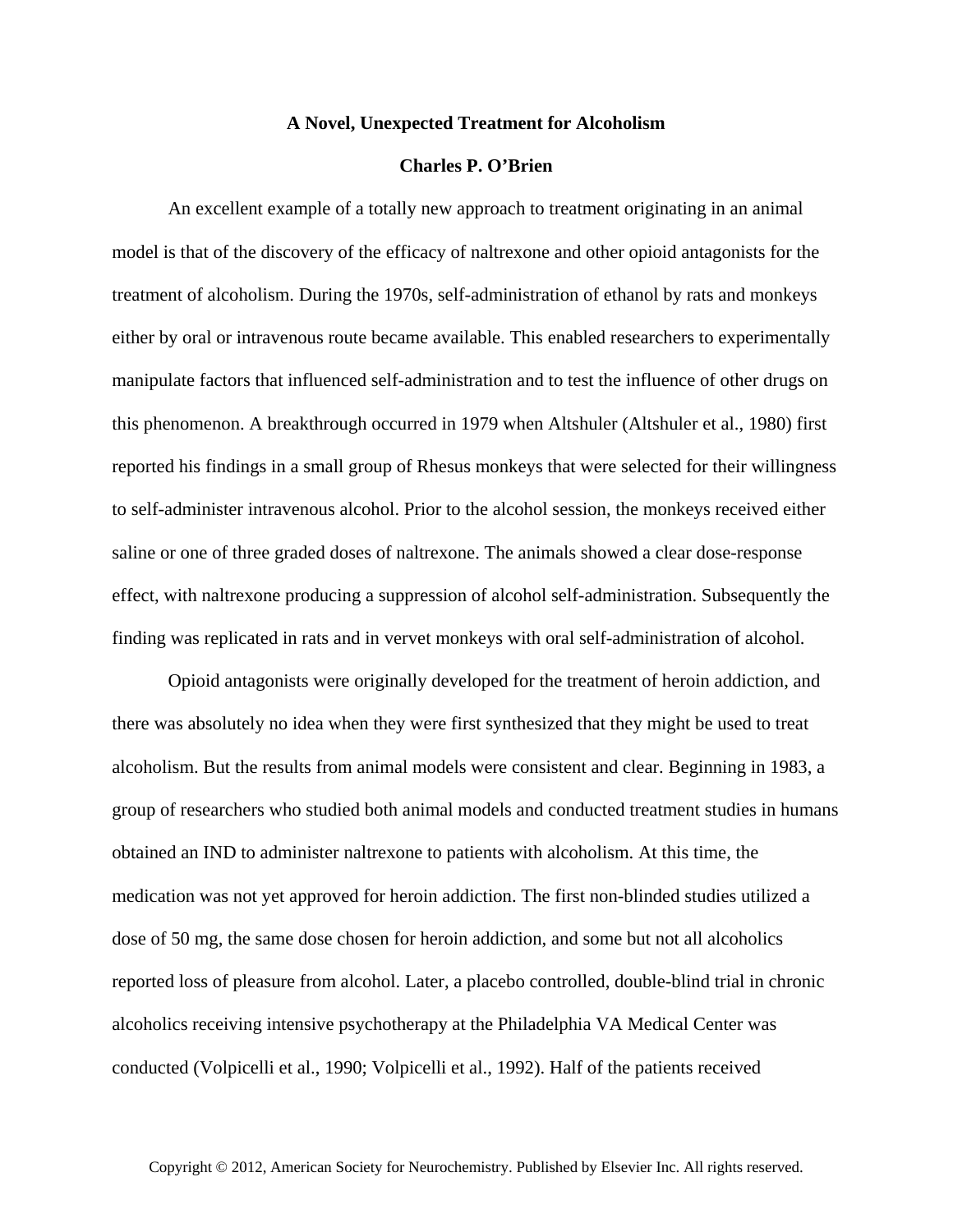naltrexone and half received placebo. The results were consistent with the findings in the animal models: the patients randomized to naltrexone reported less alcohol craving, less reward from alcohol if they did drink, and a significantly lower relapse to heavy drinking. This study was completely based on animal models and had no pharmaceutical company funding.

The findings from the first study were predictable from the results in animal models but they were not accepted in the clinical community, possibly because they raised the issue of a similarity between alcoholism and heroin addiction. Indeed, the main hypothesis was that alcohol could activate endogenous opioid transmission, thus producing reward via some of the same pathways as heroin. Subsequent animal studies using microdialysis in the reward system (nucleus accumbens) showed that alcohol increases dopamine, which is blocked by pretreatment with naltrexone. In the 1980s, however, the linkage between opioids and alcohol was not generally accepted and thus only the Penn group conducted naltrexone studies in alcoholics. The pharmaceutical company that owned the drug for the treatment of heroin addiction did not wish to pursue the alcohol indication.

Beginning about 1990, the University of Connecticut Alcohol Center in collaboration with Yale attempted to replicate the Penn study and reported almost identical findings (O'Malley et al., 1992). Through a series of lucky coincidences, the data were eventually presented to the FDA and, after review, the treatment of alcoholism was added to the official indications for naltrexone. Thus a completely new treatment approach was developed from animal models and translated into a practical clinical intervention with no pharmaceutical support for the pivotal clinical trials. The value of the animal model in this situation is that it permitted the discovery of a novel mechanism of alcohol reward with important clinical implications. Since this discovery in animals and the subsequent early clinical trials, other opioid receptor antagonists have been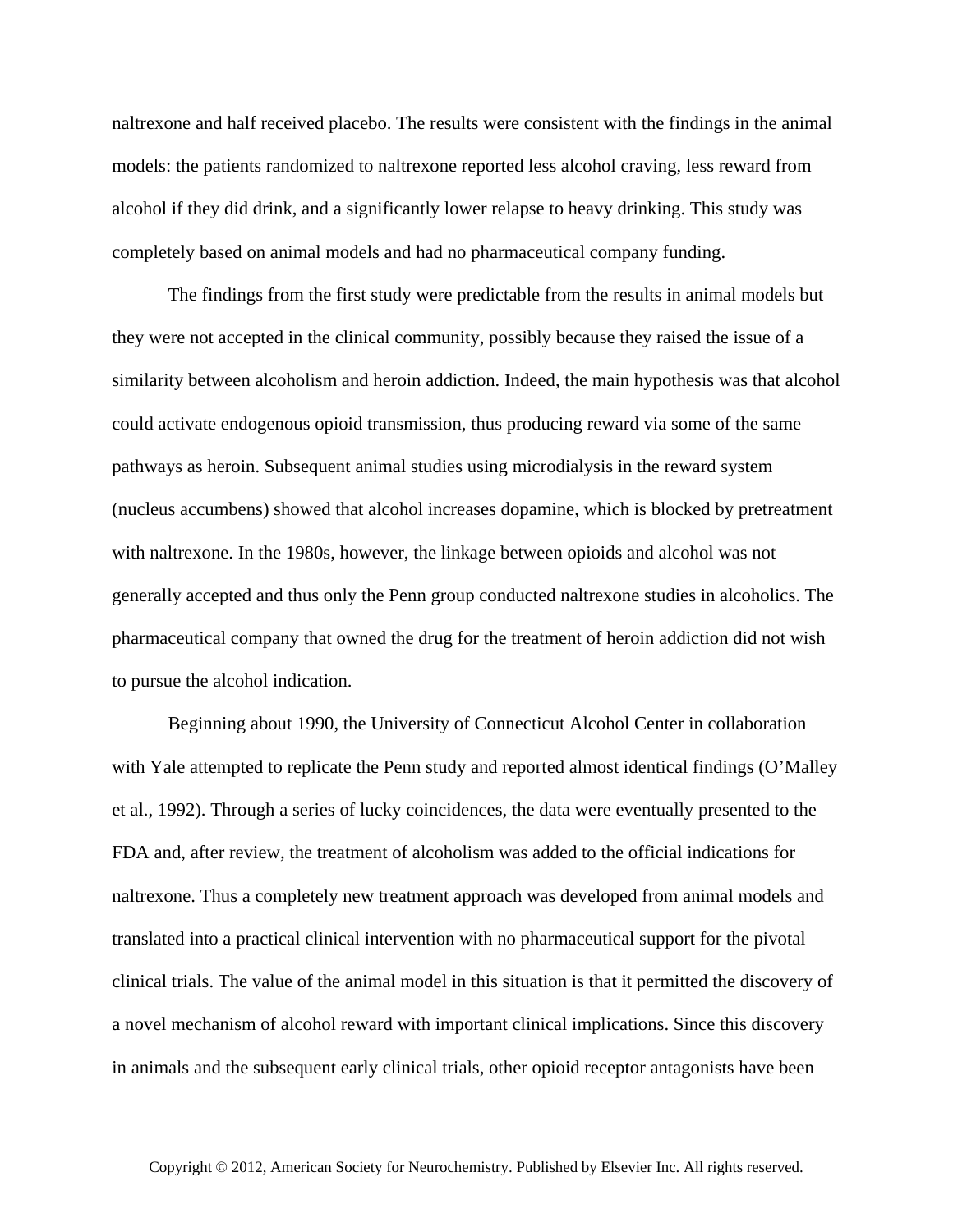found useful in alcoholism, and an extended release depot version of naltrexone has been marketed that only requires one injection per month for treatment efficacy. The depot version is now FDA approved for both alcoholism and opioid addiction.

Since only a subset of alcoholics respond to naltrexone, a pharmacogenetic mechanism was hypothesized. An allele of the  $\mu$  opioid receptor gene has been identified as a marker for increased euphoria from alcohol that is blockable by naltrexone and a strong clinical response to naltrexone in alcoholism treatment trials (Oslin et al., 2003; Anton et al., 2006). A mouse model with a "knocked-in" human  $\mu$  opioid gene also shows an enhanced dopamine response to alcohol (Ramchandani et al., 2011). This treatment may become the first medication in psychiatry to be guided by genotype.

## **References**

Altshuler, H. L., Phillips, P. E., & Feinhandler, D. A. (1980). Alteration of ethanol selfadministration by naltrexone. *Life Sciences*, *26*, 679–688.

Anton, R. F., O'Malley, S., Couper, D., Swift, R., Pettinati, H., Goldman, D., et al. (2006). Does a common variant of the mu opiate receptor gene predict response to naltrexone in the treatment of alcoholism? Results from the COMBINE study. *Neuropsychopharmacology*, *31*(Suppl. 1), S24.

O'Malley, S. S., Jaffe, A. J., Chang, G., Schottenfeld, R. S., Meyer, R. E., & Rounsaville, B. (1992). Naltrexone and coping skills therapy for alcohol dependence: A controlled study. *Archives of General Psychiatry*, *49*, 881–887.

Oslin, D. W., Berrettini, W., Kranzler, H. R., Pettinati, H., Gelernter, J., Volpicelli, J. R., et al. (2003). A functional polymorphism of the mu-opioid receptor gene is associated with naltrexone response in alcohol-dependent patients. *Neuropsychopharmacology*, *28*, 1546–1552.